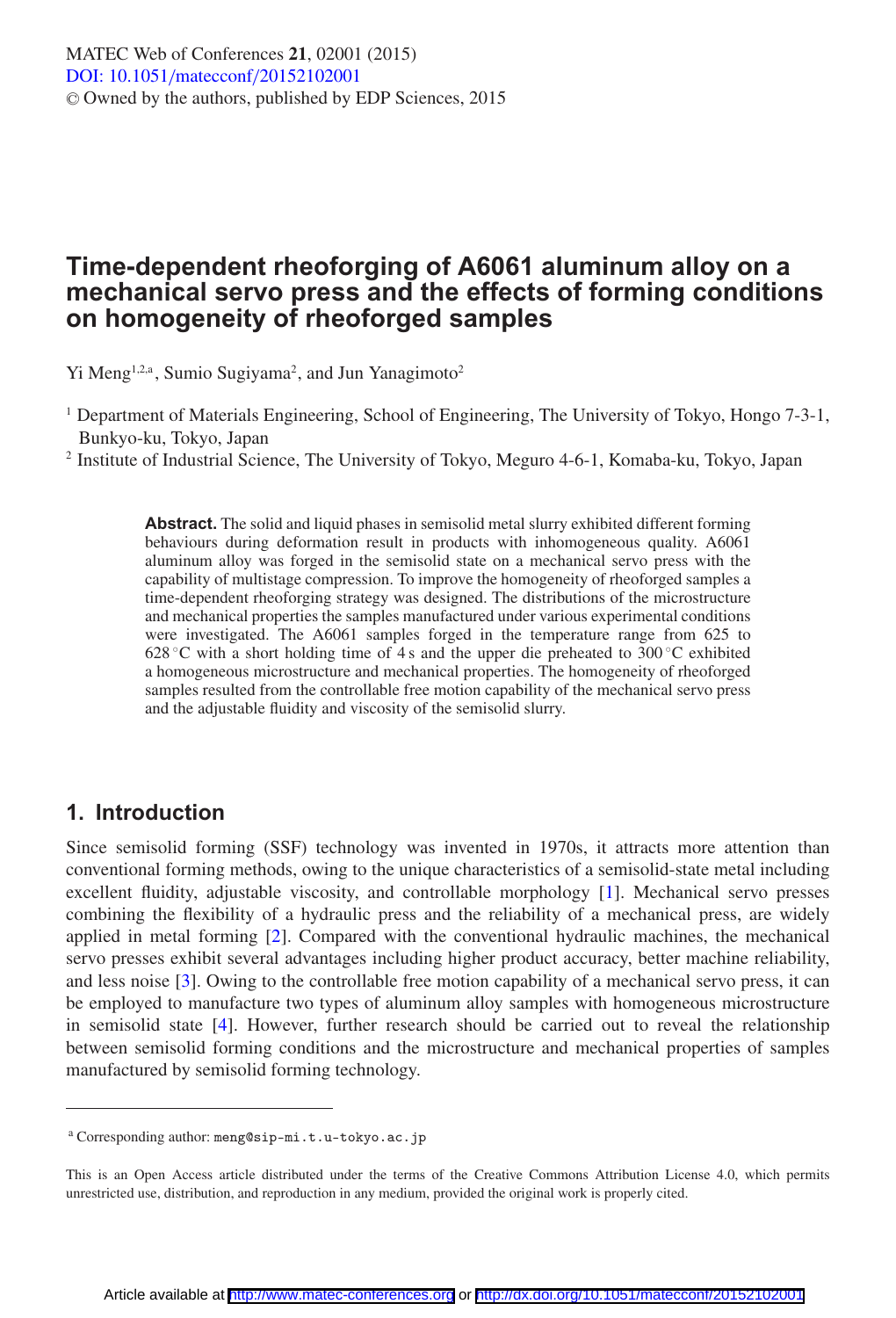#### MATEC Web of Conferences

<span id="page-1-0"></span>**Table 1.** Chemical composition of A6061-T6 aluminum alloy used in experiments (mass%).

|  | Mn | Mg |  |                                                                                                                                        |  |
|--|----|----|--|----------------------------------------------------------------------------------------------------------------------------------------|--|
|  |    |    |  | $\vert 0.4-0.8 \vert \leq 0.7 \vert 0.15-0.4 \vert \leq 0.15 \vert 0.8-1.2 \vert \leq 0.25 \vert \leq 0.15 \vert 0.04-0.35 \vert$ Bal. |  |

<span id="page-1-1"></span>

**Figure 1.** An illustration of people working in a factory.

In this study, with the aim of, an effective time-dependent rheoforging strategy on a mechanical servo press is established to manufacture non-ferrous samples with a homogeneous properties. The microstructural evolution of A6061 aluminum alloy during time-dependent rheoforging and the effects of forming conditions on the homogeneity of microstructure were investigated by rapid-cooling and observation experiments. The effects of forming conditions on the homogeneity of mechanical properties of the samples manufactured by time-dependent rheoforging were investigated by Vickers hardness measurements and compression tests.

#### **2. Experimental procedure**

The chemical composition of the A6061-T6 aluminum alloy used in this study is shown in Table [1.](#page-1-0) To obtain globular semisolid slurry the molten A6061-T6 alloy was mechanically stirred at a speed of 80 rev/s during cooling. The semisolid slurry was rheoforged at 625, 628, 631, and 634 ◦C on a mechanical servo press with a maximum forming load of 40 KN. On the basis of the differential scanning calorimetry (DSC) analysis result, the solid fractions of these specimens were between 43, 30, 21, and 12%, respectively. The schematic diagram of experimental setup, dimensions of dies and sample made from SKD61 tool steel are shown in Fig. [1.](#page-1-1) The upper dies at room temperature, 200, and 300  $\degree$ C were used. The motion of the mechanical servo press during the time-dependent rheoforging including fast first compression, short holding, and slow secondary compression is shown in Fig. [2.](#page-2-0)

To evaluate the microstructure and mechanical properties of various regions of the rheoforged sample, each sample was divided into four parts as shown in Fig. [3.](#page-2-1) The microstructure of rapid-cooled samples were observed by optical microscopy after polishing and etching. The Vickers hardness tests were conducted with a load of 0.2 kg and a dwell time of 10 s. Compress tests of cylindrical specimens ( $\phi$ 6 mm  $\times$  9 mm) cut from the four parts of rheoforged samples were carried out with a height reduction of 50% at room temperature in accordance with ASTM E9-09.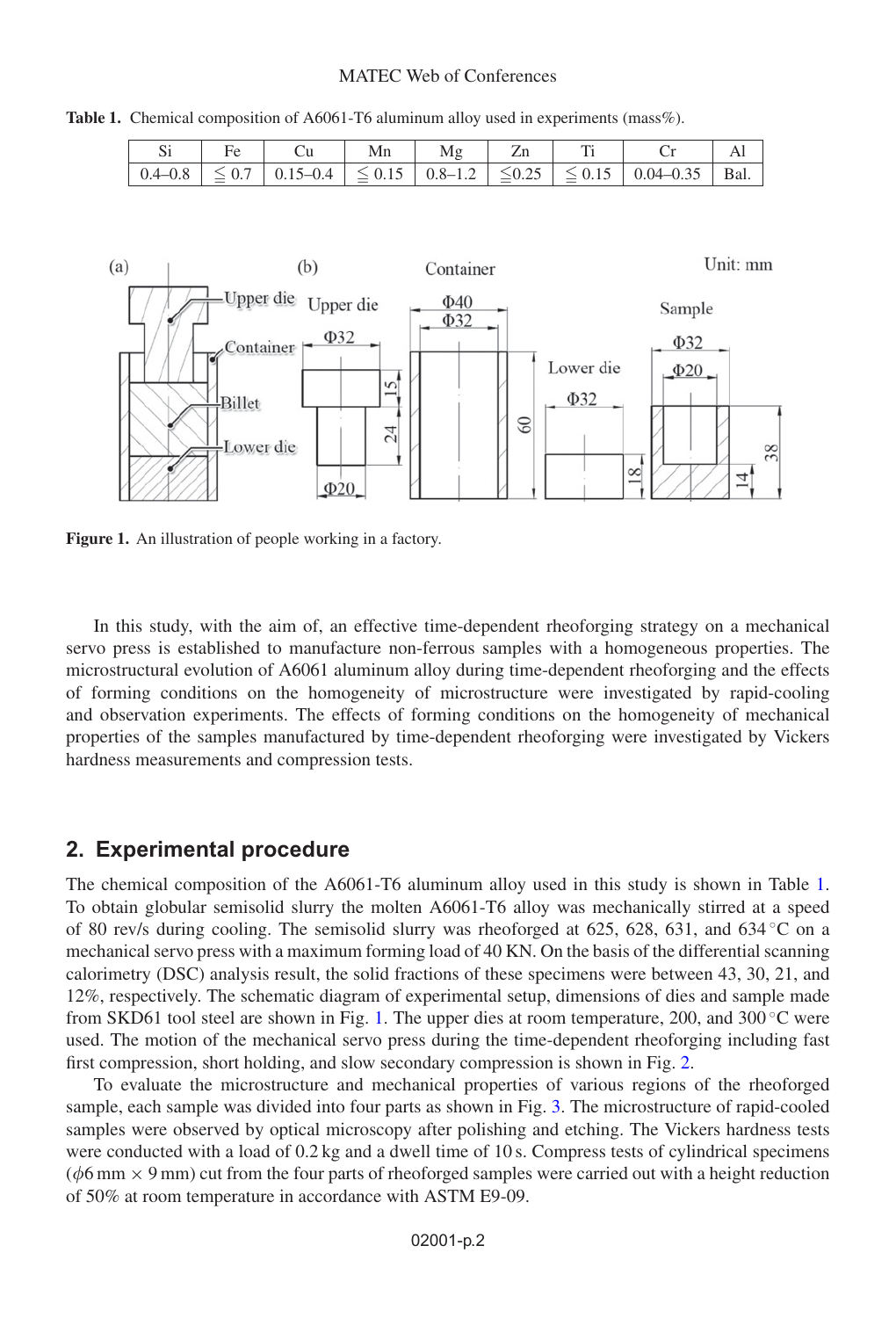<span id="page-2-0"></span>

Stage 1: Fast first compression Speed: 16.0 mm/s Stroke: 13.5 mm

Stage 2: Short holding Holding time:  $0, 4, 8$  s

Stage 3: Slow secondary compression Speed: 2.0 mm/s Stroke: 2.5 mm

<span id="page-2-1"></span>



**Figure 3.** An illustration of the partitioning of the rheoforged sample.

### **3. Results and discussion**

#### **3.1 Time-dependent rheoforging**

Figure [4](#page-3-0) shows the measured forming load-stroke and temperature-stroke curves of time-dependent rheoforging carried out at  $625^{\circ}$ C with a short holding time and a upper die temperature of 4 s and  $400\degree$ C, respectively. The three stages of time-dependent rheoforging could be distinguished from each other by their difference profiles.

To investigate the mechanism of time-dependent rheoforging, the samples were cooled rapidly at the end of every stage to observe the frozen microstructure. According to the solid fraction estimated by image analysis software shown in Fig. [5,](#page-3-1) the phase segregation occurred in fast first compression was slight. In this stage, the higher shear rate decreased the agglomeration of globular solid particles and ensured the excellent formability of the semisolid slurry. The higher fluidity of the semisolid alloy slurry with a lower solid fraction resulted in the lower forming load in this stage. Owing to conduction between the sample and the dies, the temperature of semisolid slurry thermal decreased. The decrease in temperature caused an increase in the solid fraction and a gradual increase in the forming load as shown in Fig. [4.](#page-3-0) The different forming behaviours of the liquid phase and solid phase caused the phase segregation. In the short holding stage, no compression was conducted. The forming load dropped to 0 and the temperature of semisolid slurry decreased by about  $15^{\circ}$ C. During the short holding for 4 s, increase of solid fraction was attributed to the combination of solid particles with the ones surround them. This microstructural evolution was mainly attributed to the partial solidification of the liquid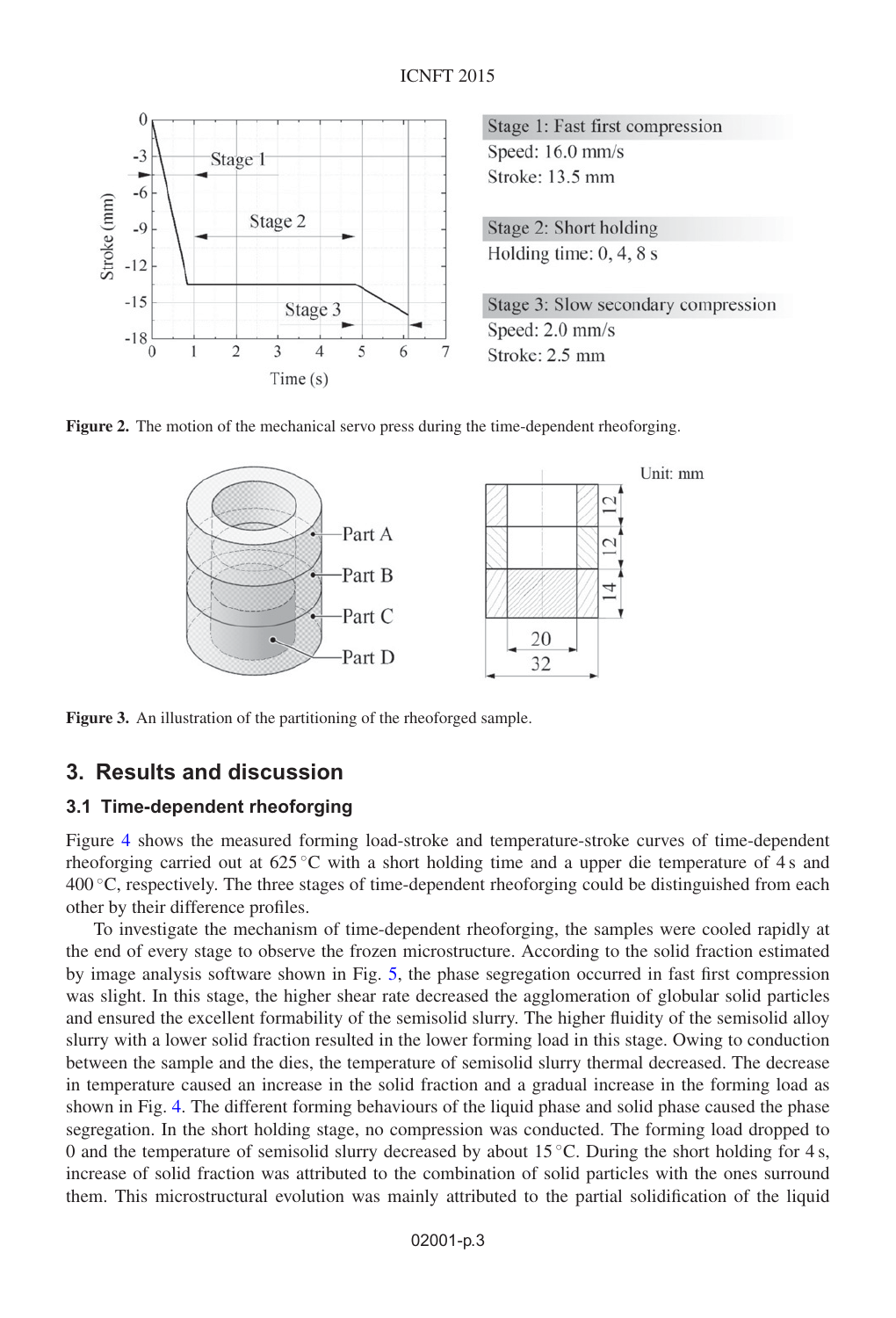#### MATEC Web of Conferences

<span id="page-3-0"></span>

<span id="page-3-1"></span>**Figure 4.** Forming load-stroke and temperature-stroke curves of time-dependent rheoforging.



**Figure 5.** Solid fractions of various regions of samples cooled rapidly at the end of various stages.

phase in this stage. In the Slow secondary compression, the partial dendritic solidification of liquid phase and combination of solid particles continued owing to the lower strain rate. The semisolid alloy slurry with a higher solid fraction and a rosette morphology exhibited lower fluidity and higher deformation resistance [\[5\]](#page-6-4). Owing to the less fluidity and higher solid fraction of the semisolid slurry, further phase segregation was inhibited in the slow secondary compression.

## **3.2 Effects of forming conditions**

The macroscopic profiles and micrographs of samples manufactured at  $625\degree C$  by time-dependent rheoforging with various short holding times are shown in Fig. [6.](#page-4-0) The aim of short holding is to prevent further phase segregation by increasing the solid fraction of the semisolid slurry. When the holding time was too short, the semisolid slurry still exhibited high fluidity. The lower forming speed in the secondary compression provides a longer time for the outflow of the liquid phase causing greater phase segregation. Defect was observed on the sample formed by the time-dependent rheoforging without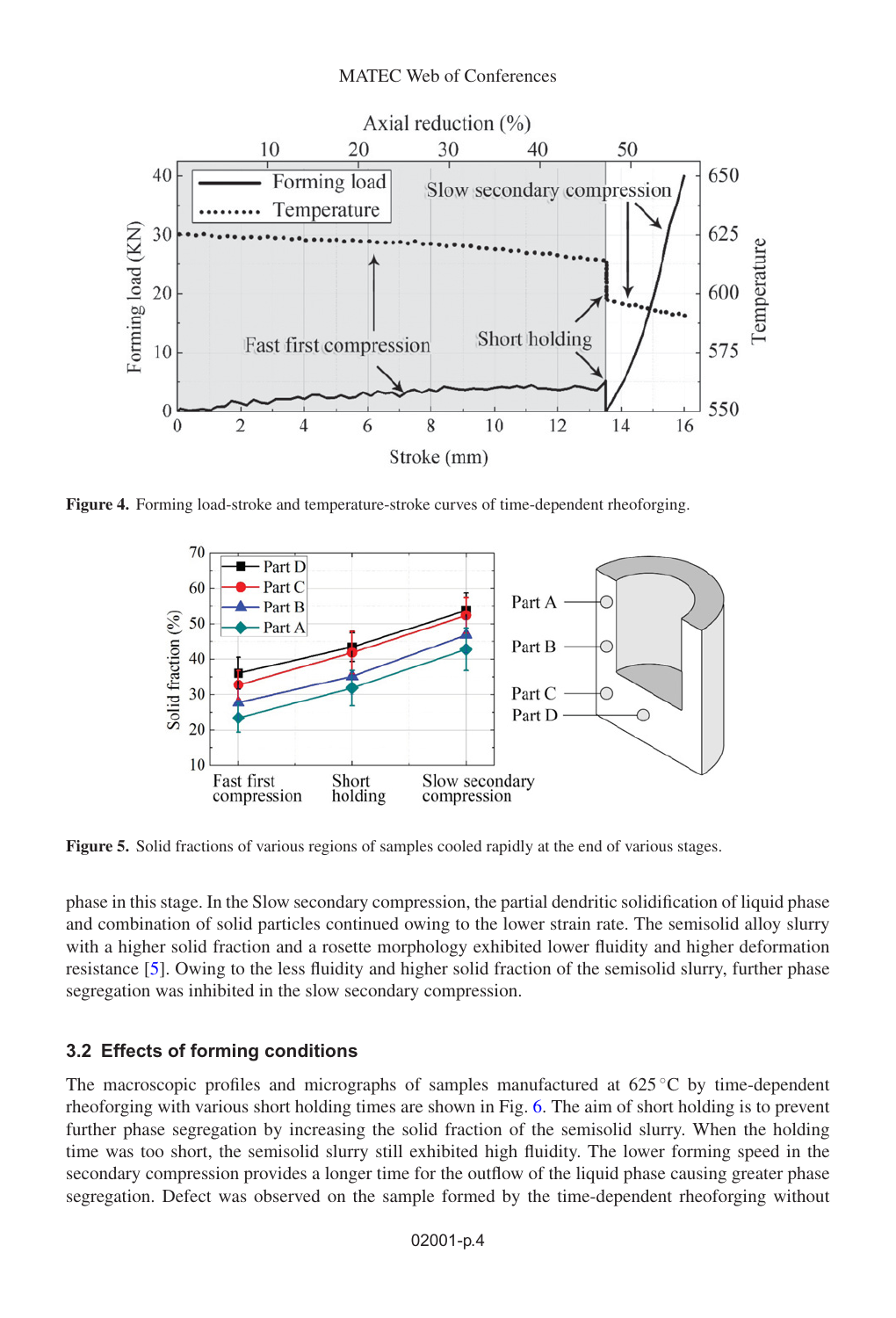<span id="page-4-0"></span>

**Figure 6.** Macrographs and micrographs of samples forged at 625 °C with various holding times.

short holding. When the short holding time was 4 s, sample without macro-defect was obtained. At a higher rheoforging temperature, the higher fluidity of the semisolid slurry causes more serious phase segregation [\[6](#page-6-5)]. The phase segregation occurred in the fast first compression cannot be adjusted in the subsequent stages. In the secondary compression, a high forming speed causes turbulence of the liquid phase, resulting in casting defects, but a low forming speed exacerbates the phase segregation. After rapid cooling, shrinkage occurred in the regions of samples with a lower solid fraction, as shown in Fig. [7.](#page-5-0)

The yield stress and Vickers hardness of various regions of samples rheoforged under different experimental conditions. To evaluate the homogeneity of the Vickers hardness of the specimens, the standard deviation was employed:

$$
S = \sqrt{\frac{\sum (x_i - \bar{x})^2}{n - 1}}\tag{1}
$$

where S is the standard deviation,  $x_i$  is the measured value,  $\bar{x}$  is the average value, and n is the number of measured values. The standard deviation of the measured mechanical properties of samples rheoforged under different experimental conditions is shown in Table [2.](#page-5-1)

The homogeneity of mechanical properties of samples forged under different conditions was attributed to their different morphologies. The mechanical properties of the parts with a finer globular microstructure are superior to those of the parts with a coarser rosette microstructure [\[7](#page-6-6)]. The regions with a lower solid fraction exhibited lower yield strength and higher hardness. The higher hardness of liquid-phase regions resulted from the smaller particles of aluminum with a dendritic-structure, eutectic and intermetallic located in these regions [\[8](#page-6-7)]. The lower deformation resistance of the parts with a lower solid fraction was attributed to the defects in the liquid-phase regions, such as porosities and shrinkage. These defects resulted from the aggregation of the liquid phase during rheoforging and the subsequent cooling. On the basis of the obtained experimental results, The samples rheoforged in the temperature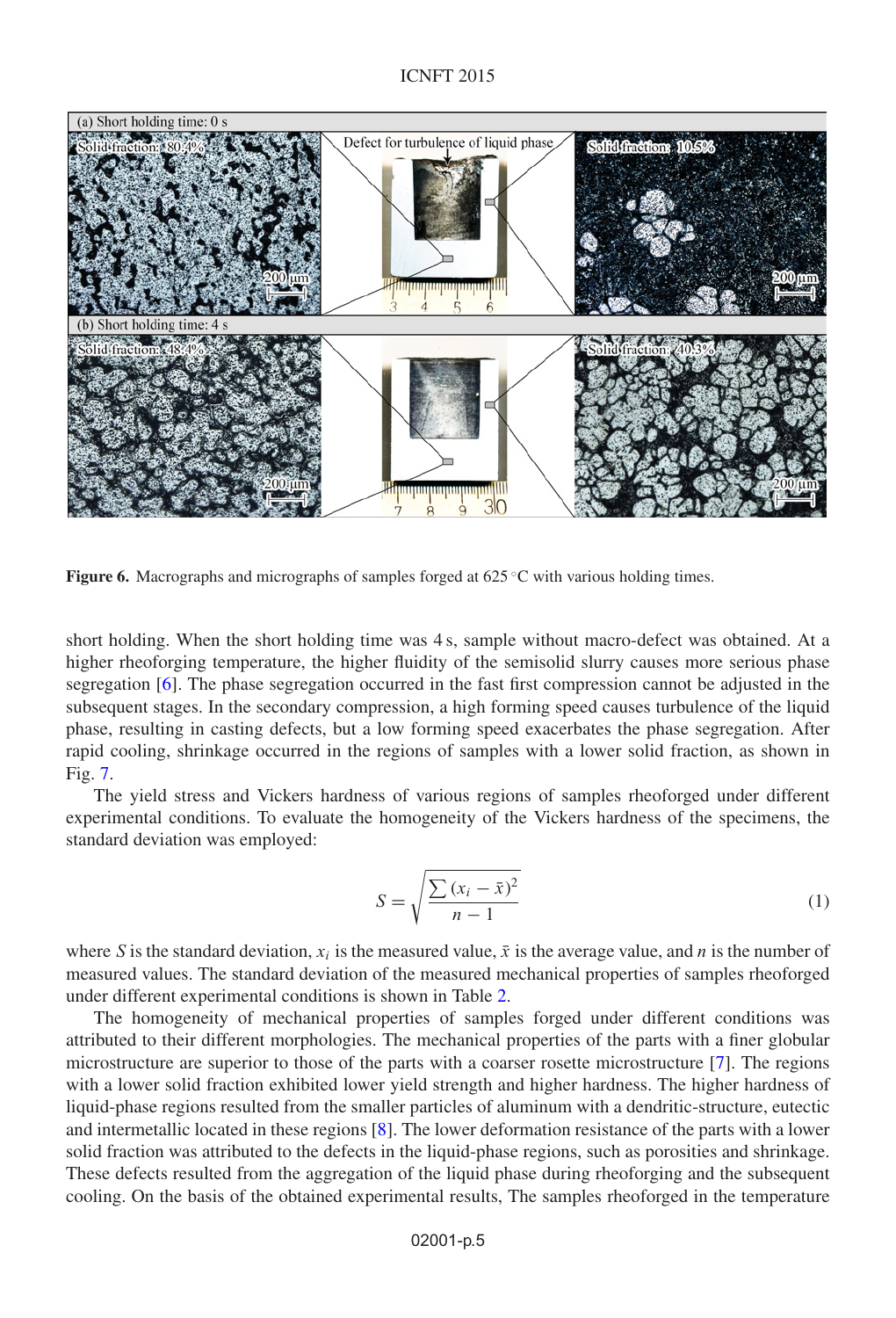<span id="page-5-0"></span>

Figure 7. Macrograph and micrographs of the sample rheoforged at 634 °C.

| <b>Forging</b><br>temperature $(^{\circ}C)$ | <b>Short holding</b><br>time(s) | <b>Upper die</b><br>temperature $(^{\circ}C)$ | <b>Standard deviation</b><br>of yield strength (MPa) | <b>Standard deviation</b><br>of Vickers<br>hardness (HV) |
|---------------------------------------------|---------------------------------|-----------------------------------------------|------------------------------------------------------|----------------------------------------------------------|
| 625                                         |                                 | 300                                           | 20.77                                                | 71.64                                                    |
| 625                                         | 4                               | 300                                           | 4.27                                                 | 6.27                                                     |
| 625                                         | 8                               | 300                                           | 7.94                                                 | 7.24                                                     |
| 625                                         | 4                               | 20                                            | 92.98                                                | 92.86                                                    |
| 625                                         | 4                               | 200                                           | 17.10                                                | 31.62                                                    |
| 628                                         | 4                               | 300                                           | 5.48                                                 | 8.54                                                     |
| 631                                         | 4                               | 300                                           | 21.00                                                | 67.21                                                    |
| 634                                         | 4                               | 300                                           | 27.53                                                | 84.59                                                    |

<span id="page-5-1"></span>**Table 2.** Standard deviation of mechanical properties of samples forged under different conditions.

range of 625 ∼ 628 ◦C with a short holding time of 4 s and a upper die temperature of 400 ◦C exhibit the most homogeneous mechanical properties.

# **4. Conclusion**

The main results of this study are summarized as follows.

- The feasibility of a time-dependent rheoforging strategy conducted on a mechanical servo press was verified experimentally. A6061-T6 aluminum alloy sample with simple geometric shape was manufactured successfully by this forming strategy.
- During time-dependent rheoforging different microstructural evolutions occurred in different stages including fast first compression, short holding, and slow secondary compression.
- Sample with homogeneous microstructure and mechanical properties could be manufactured when forming temperature range, short holding time, and upper die temperature were 625 to 628 ◦C, 4 s, and 400 ◦C, respectively.

This study was financially supported by a Grant-in-Aid for Scientific Research on Innovative Area, "Bulk Nanostructured Metals" through MEXT, Japan (contract No. 22102005) and an Encouraged Research through Amada Foundation, Japan (contract No. AF-2014032).